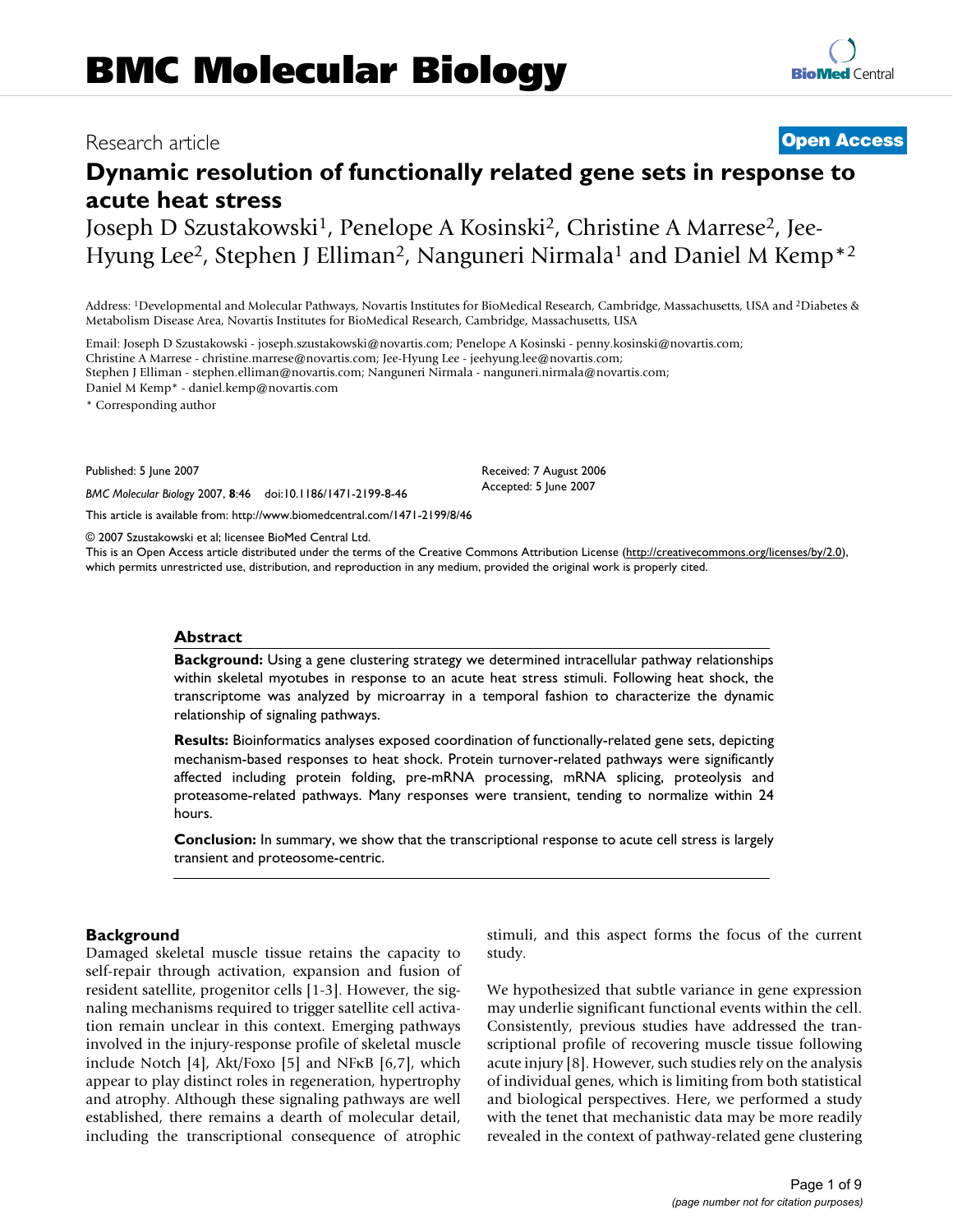[9,10]. We employed Gene Set Enrichment Analysis (GSEA), a bioinformatics approach conceived to exploit functional regulation at the pathway level. The study focused on the dynamic expression profile of acutely stressed skeletal muscle cells, and the resultant data revealed major transcriptional adjustments in a wide range of functional categories. These findings may underscore a coordinated pathway-centric response, and reveal rational strategies for target discovery in atrophic muscle diseases.

#### **Results**

In the present study, we exposed C2C12 skeletal myotubes to heat shock-induced damage in order to identify coordinate patterns of transcriptional regulation. To initially authenticate this cell-based injury model, we identified several stress-related biomarkers and regulatory patterns to confirm *bona fide* damage response in the cells. Following heat shock treatment, cells recovered in growth medium at 37°C, and gene expression profiles were generated at 0, 1, 2, 4, 8 and 24 hours post-treatment. ATF3 and c-jun are critically regulated in the neuronal response to damage and during degeneration. Furthermore, these genes may play an anti-apoptotic role in the survival response of neuronal cells [11-13]. Here, both ATF3 and c-jun transcript levels were upregulated in response to heat-shock, consistent with their reported coordinate role in cell damage response (Figure 1A). A transient peak in expression of both genes occurred at 8 hours and attenuated at 24 h post-damage induction, indicating a regulated damage-induced response. Vimentin, an intermediate filament protein that plays a role in wound healing [14] and response to thermal stress [15,16], was augmented immediately following heat shock, and peaked at 2 hours. This rapid response to cell stress was consistent with the role of vimentin in protection against cytotoxic effects (Figure 1B). Also, the membrane type 1 matrix metalloproteases MMP14 and MMP2, which are functional partners during skeletal development [17] and stress response in the context of vascular injury [18], were robustly co-regulated at the transcriptional level in response to heat shock of C2C12 skeletal myotubes. Their expression level rose within 2–4 hours of insult, followed by a repression of expression levels at 8 and 24 hours (Figure 1C).

Atrogin-1 is expressed specifically in skeletal and cardiac muscle, and has been shown to regulate muscle atrophy [19,20]. In response to heat shock, Atrogin-1 (*Fbxo32*) was upregulated after 8 hours, and this level of expression was maintained for at least 15 hours (Figure 1D). This dynamic profile is consistent with previous reports of



### C2C12 cells recover from heat shock with a **Figure 1** characteristic profile of injury response

C2C12 cells recover from heat shock with a characteristic profile of injury response. Temporal gene expression profiles of heat shocked C2C12 myotubes (47°C for 30 minutes). Heat shock treatment was abated at 0 hours and cells were restored to growth conditions. mRNA was isolated at 1, 2, 4, 8 and 24 hours post-heat shock. (A-D) Transcriptional activity of the indicated genes was measured using Affymetrix GeneChips and data was analyzed using GeneSpring bioinformatics software. Data points represent the mean of three independent studies (± S.D). (E-G) C2C12 cells stably expressing Foxo3a-GFP were differentiated into myotubes (E), heat shocked and recovered for 3 hours (F) or treated with 20  $\mu$ M LY294002 for 3 hours (G). Cells were then viewed under fluorescent light to observe localization of the protein.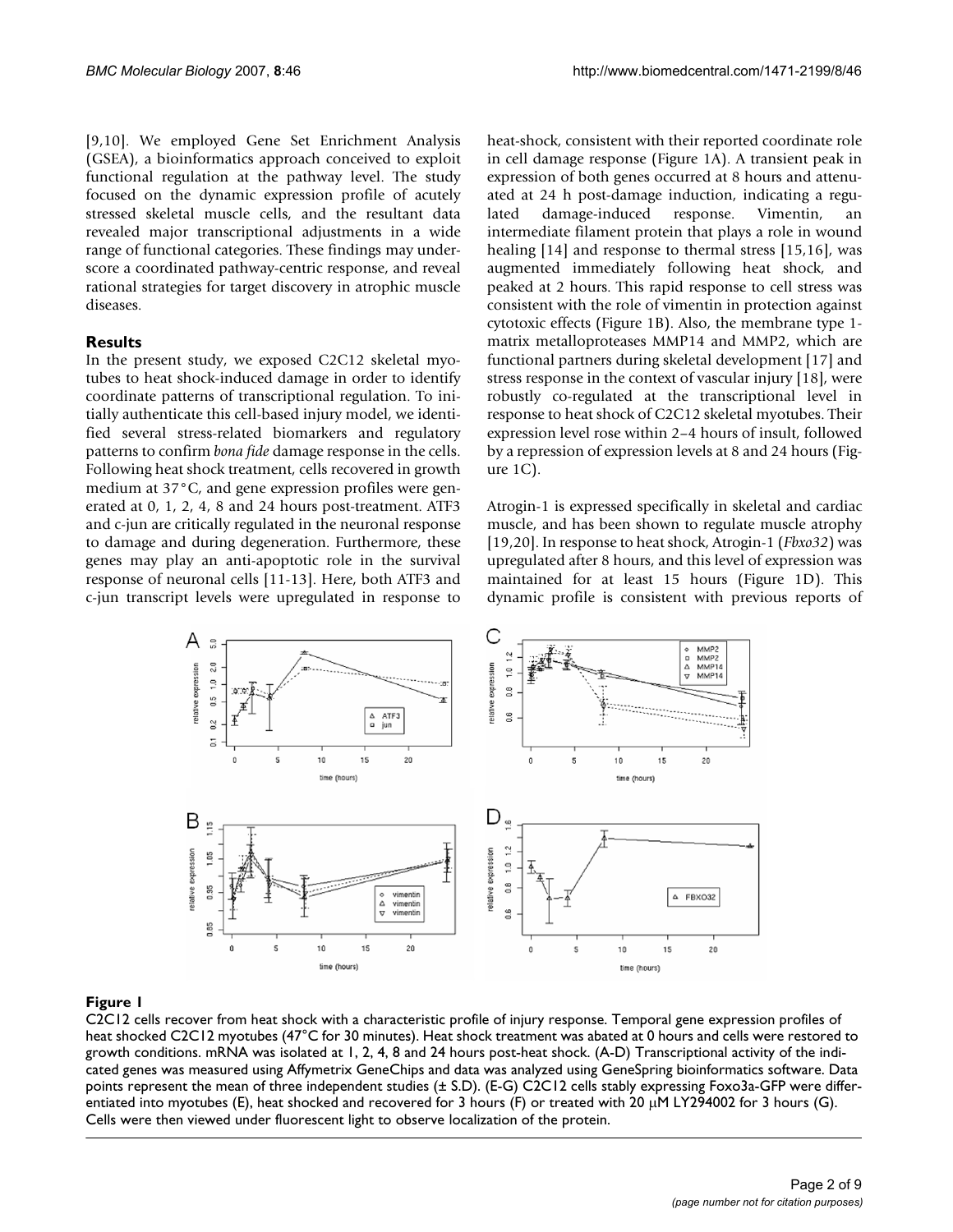

Temporal gene clusters during response to heat shock of C2C12 myotubes. Temporally upregulated genes were clustered by selection of probes that coregulated with a specific peak time between 1 and 24 hours post-heat shock, as determined from the normalized expression profile data. Expression profiles of each gene within clusters are represented for the entire 24 hour timecourse to reflect the transient nature of expression.

muscle injury response, whereby the expression of atrogin-1 was concomitant with atrophy and recovery [21]. *Atrogin-1* is regulated by Foxo transcription factors, via nuclear localization of Foxo in response to various stimuli that inhibit PI3K/Akt signaling and subsequently drive atrophy [5,22].

#### *Transient profiles of gene expression*

Of the approximately 46,000 probes arrayed on the gene chips, the most variable and dynamically regulated were characterized by basic clustering methodology (Figure 2). The most actively regulated group of genes immediately following treatment (ie. 1 hour post heat shock) unsurprisingly comprised a number of heat-shock proteins. *hsp1a*, *hsp1b* and *hsp8* were among the most significantly upregulated transcripts at this time point (Figure 2A). Gene sets that clustered at 2, 4, 8 and 24 hours following heat shock are displayed in Figure 2 and are partially represented in Table 1. The 8 hour gene set was the largest group that displayed a significant upregulation, and is likely comprised of genes that were regulated downstream of immediate early genes. Therefore, this cluster may represent an important set of genes that functionally dictate the coordinated response of myogenic cells to stress or injury.

#### *Gene set enrichment analysis*

We employed a the gene set enrichment analysis strategy [10] to cluster functionally related genes in order to consider shifts in pathway activity. Individual gene sets were mined from various publicly and privately available data sources, and methodologies for the curation of functional pathways varied between sources. In all, a total of 789 gene sets made up the collection that was employed in this study, and the approach was employed to facilitate potential mechanistic insight to the myogenic cell response to injury [10]. As a control, we looked at the gene set for stress response at the 8 hour time point (Figure 3A). This probe set was significantly upregulated ( $p < 1.0e^{-36}$ ), relative to the basal expression distribution (Figure 3–3A). Furthermore, a subsidence in the stress response could be observed between 8 and 24 hours post-heat shock treatment as the gene set underwent a significant downregulation ( $p = 1.4e^{-8}$ ) that may reflect a normalization of the cell's condition (Figure 3B). These data clearly demonstrate the statistical strength of pathway analysis in the context of the heat shock response.

To gain better insight into the dynamic nature of regulated functional pathways, we traced the expression pattern of specific gene sets within the time course, such as the extracellular matrix protein-mediated signaling (EMP-M) (Figure 4, see Additional file 1). The analysis revealed a pattern of regulation that reflected an initial increase in pathway activity at 1, 2, and 4 hours, followed by a timedependent decrease in expression through 8 and 24 hours post treatment. Therefore, the overall response in the EMP-M pathway to heat shock reflected an augmentation immediately following treatment, followed by a subsidence and eventual decrease in functional pathway expression after 24 hours. The transient nature of the pathway response was clearly defined with this bioinformatics approach, and is presented in Figure 4F.

A similar analysis was carried out on the BMP signaling pathway (see Additional file 1). When traced as a function of time over the 24 hour period, the BMP signaling pathway was initially decreased at 1, 2 and 4 hours at the transcriptional level, and recovered through 8 and 24 hours post treatment (Figure 5). This result was consistent with the established role of BMP signaling in antagonizing myogenic specification during development, and in regenerating adult muscle tissue [23]. Furthermore, along with the stress response pathway and the EMP-M pathway expression traces, it appears that much of the initial response to heat shock was reversed within 24 hours of recovery.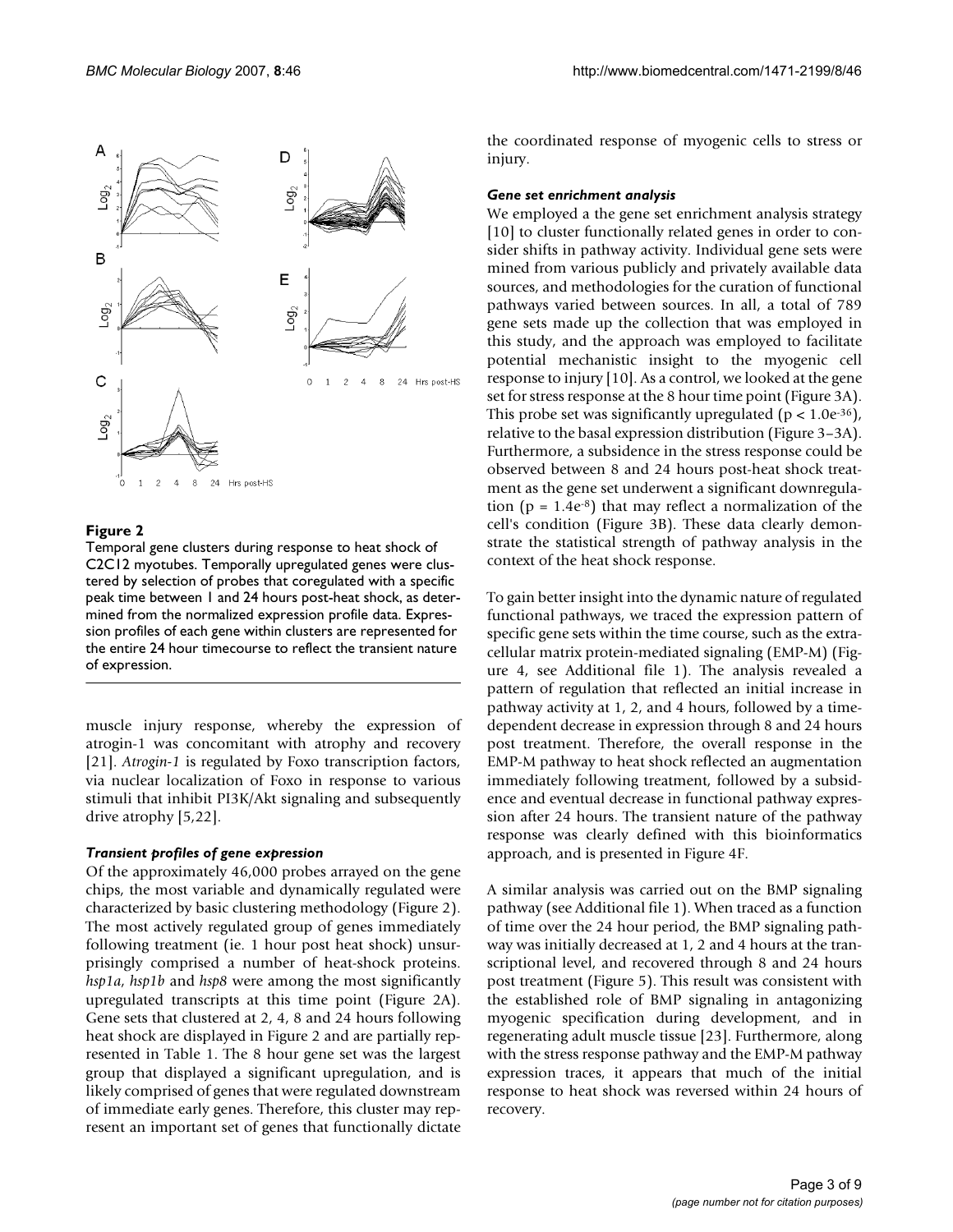#### **Table 1: Significantly upregulated genes at specific time points following heat shock**

| I Hours                                                          | 8 Hours                                                                   |  |  |
|------------------------------------------------------------------|---------------------------------------------------------------------------|--|--|
| HsplA                                                            | Hsp105                                                                    |  |  |
| HspIB                                                            | Hsp40 homolog $-$ gi: 12839599                                            |  |  |
| Hsp8                                                             | Jun oncogene                                                              |  |  |
| Cystein rich protein 61                                          | ATF3                                                                      |  |  |
|                                                                  | FBJ osteosarcoma oncogene                                                 |  |  |
|                                                                  |                                                                           |  |  |
|                                                                  | Bcl2-associated athanogene 3                                              |  |  |
| 2 Hours                                                          | Developmentally and sexually retarded with transient immune abnormalities |  |  |
|                                                                  | Endothelin I                                                              |  |  |
| Procollagen, type VI, alpha 3                                    | Placental growth factor                                                   |  |  |
| Procollagen, type V, alpha I                                     | Solute carrier family 19 (thiamine transproter), member 2                 |  |  |
| Procollagen, type I, alpha I                                     | AXINI up-regulated I                                                      |  |  |
| Actin, beta, cytoplasmic                                         | Moderate similarity to protein ref:NP_004410.2 (H.sapiens) phosphatase    |  |  |
| Ribosomal protein S24                                            | Heme oxygenase (decycling) I                                              |  |  |
| Low density lipoprotein receptor-related protein I               | Growth arrest and DNA-damage-inducible 45 gamma                           |  |  |
| Perlecan (heparan sulfate proteoglycan 2)                        | Myeloid differentiation primary response gene 116                         |  |  |
| Myosin heavy chain IX                                            | v-maf musculoaponeurotic fibrosarcoma oncogene family, protein F (avian)  |  |  |
| Early growth response I                                          | Dual specificity phosphatase 2                                            |  |  |
| Expressed sequence - gi:2918507                                  | Diphtheria toxin receptor                                                 |  |  |
| EST - gi:8772531                                                 | Transformed mouse 3T3 cell double minute 2                                |  |  |
|                                                                  | Interferon-related developmental regulator I                              |  |  |
|                                                                  |                                                                           |  |  |
|                                                                  | Activity regulated cytoskeletal-associated protein                        |  |  |
| 4 Hours                                                          | mRNA - gi:16877863                                                        |  |  |
|                                                                  | DnaJ (Hsp40) homolog, subfamily A, member 4                               |  |  |
| Acidic (leucine-rich) nuclear phosphoprotein 32 family, member A |                                                                           |  |  |
|                                                                  |                                                                           |  |  |
| Lysosomal acid lipase I                                          |                                                                           |  |  |
| Lysyl oxidase-like 2                                             | 24 Hours                                                                  |  |  |
| ATPase, Na+/K+ transporting, alpha I polypeptide                 |                                                                           |  |  |
| Nidogen I                                                        | Clusterin                                                                 |  |  |
| Guanine nucleotide binding protein, alpha inhibiting 2           | Monocyte to macrophage differentiation-associated                         |  |  |
| Protein tyrosine phosphatase 4a2                                 | Purinergic receptor P2X, ligand-gated ion channel, 7                      |  |  |
| CD151 antigen                                                    | Histone I, H4i                                                            |  |  |
| Similar to hypothetical protein MGC4368 - gi:15655075            | Aldehyde dehydrogenase family 3, subfamily A1                             |  |  |
| Expressed sequence - gi:2519775                                  | Pyridoxal (pyridoxine, vitamin B6) kinase                                 |  |  |
| cDNA - gi:9515377                                                | CDP-diacylglycerol synthase (phosphatidate cytidylyltransferase) 2        |  |  |
|                                                                  | Protein kinase C-like I                                                   |  |  |
|                                                                  | Related to uridine kinase - gi: 12844097                                  |  |  |
|                                                                  | mRNA - gi:4779190                                                         |  |  |
|                                                                  |                                                                           |  |  |

Analysis of the most active gene sets through the entirety of the time-course revealed a notable phenomenon, typified by the dynamic profile of the protein biosynthesis pathway gene set. In response to heat shock treatment, the genes in this pathway underwent a significant and immediate upregulation, which gradually declined over the next 24 hours (Figure 6). The trend for this particular functional pathway suggested that protein turnover was highly regulated in the response to heat shock-induced stress, and this hypothesis was further supported by the apparent upregulation of several related pathways involved in the expression and degradation of proteins.

After 8 hours recovery from heat shock, a selection of gene sets related to core gene expression machinery and protein turnover, were significantly upregulated (Table 2). This general increase in protein metabolism pathways as an

immediate response to injury may reflect the clearance and replacement (turnover) of the protein complement of the cell.

### **Discussion and Conclusion**

This study was conducted to explore changes in gene expression following acute injury of C2C12 myotubes, and to reveal regulation of pathways during initial recovery. 866 individual transcripts represented on the microarray varied more than 2 fold over the course of the study, and the data revealed significant transcriptional changes in a wide variety of functional classes following heat shock damage to the cells. We devised the current study with two distinct dimensions. Firstly, to trace the timecourse of recovery over a 24 hour period, and secondly, to analyze in a pathway-centric manner in order to extract hypotheses of coordinated molecular mechanisms that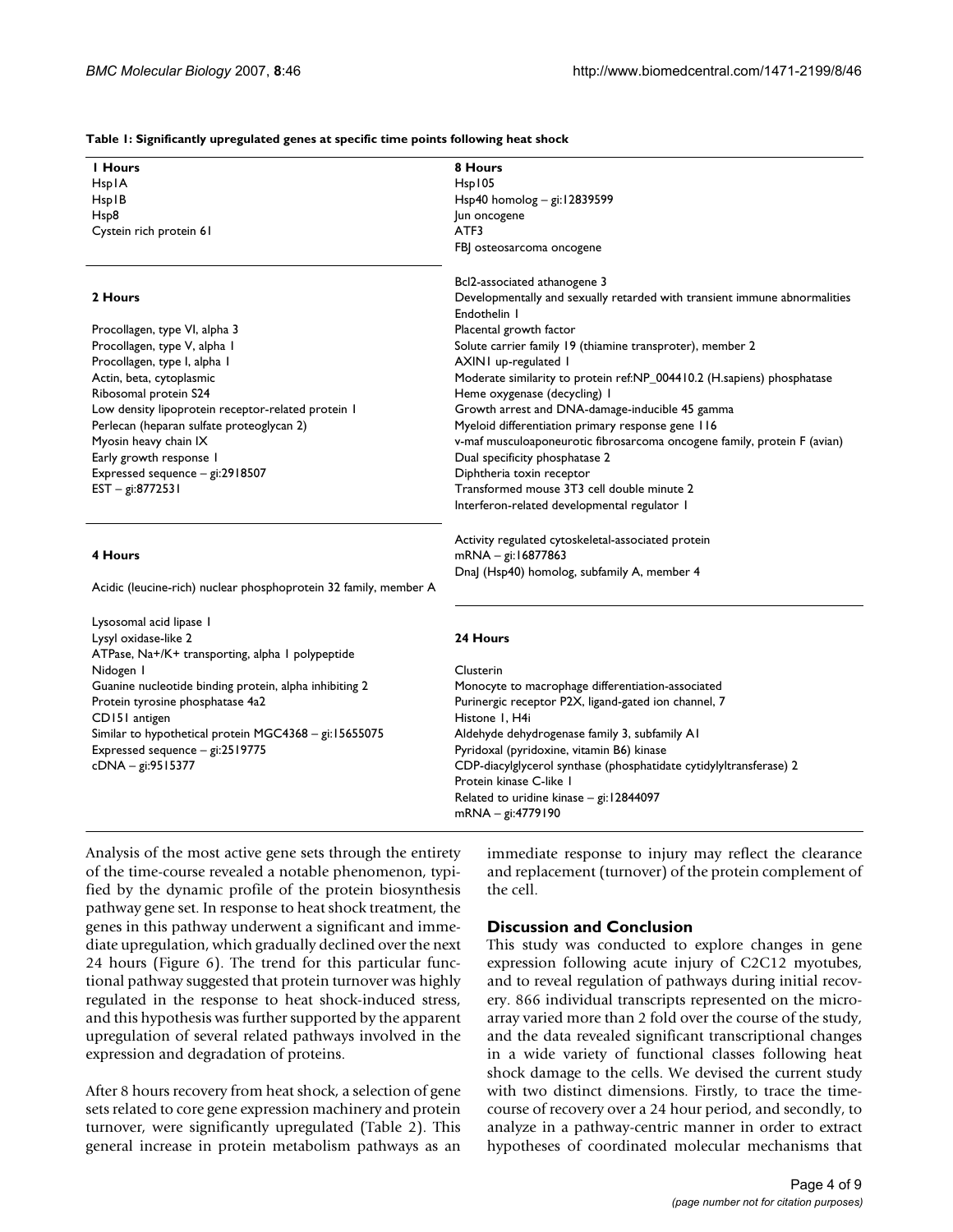

Stress response gene set is bi-directional during response to heat shock in C2C12 cell. Distribution in stress response-related gene sets during response to heat shock of C2C12 myotubes. All probes representing the stress response gene set are presented as an expression ratio of time *a* against time *b*. Frequency (*y-axis*) represents the number of probes in each gene set with the corresponding expression ratio (*x-axis*). The statistical significance of the mean expression variance ratio for the gene set relative to all other probesets is indicated. Variance between  $0 - 8$  hours (A) and  $8 - 24$  hours (B) post-heat shock are depicted in the figure. Dotplot representations of GSEA as a function of C2C12 response to heat shock is also presented. The *x-axis* of each plot represents expression levels at time *a*, and the *y-axis* represents expression at time *b*. Each dot represents a single probe on the GeneChip. The total probe set (grey dots) and the specific gene set (blue dots) are presented on the same plot to give direct perspective of gene set regulation. The stress response probe set is represented by 122 gene probes, previously annotated as related to the stress response. The list is attached in Additional file 1.

occur during cellular stress and recovery. Two notable pathways significantly modulated during recovery were the BMP signaling pathway, and the extracellular matrixprotein mediated signaling pathway, both of which are known to function in myogenesis, either by directing lineage specification (BMP) or structural/regenerative signaling (ECM-M). Additionally, the muscle-specific E3 ligase gene, *Atrogin-1* was upregulated significantly, consistent with its reported role in mediating muscle atrophy in response to catabolic signals [19], and this in turn was coincident with our observation of nuclear translocation of Foxo3a following heat shock [5,22]. This reconstruction of a well documented atrophic pathway served to validate the heat shock treatment paradigm as a useful model of acute muscle stress.

The experimental approach carried out in this study demonstrated the value of characterizing cellular responses in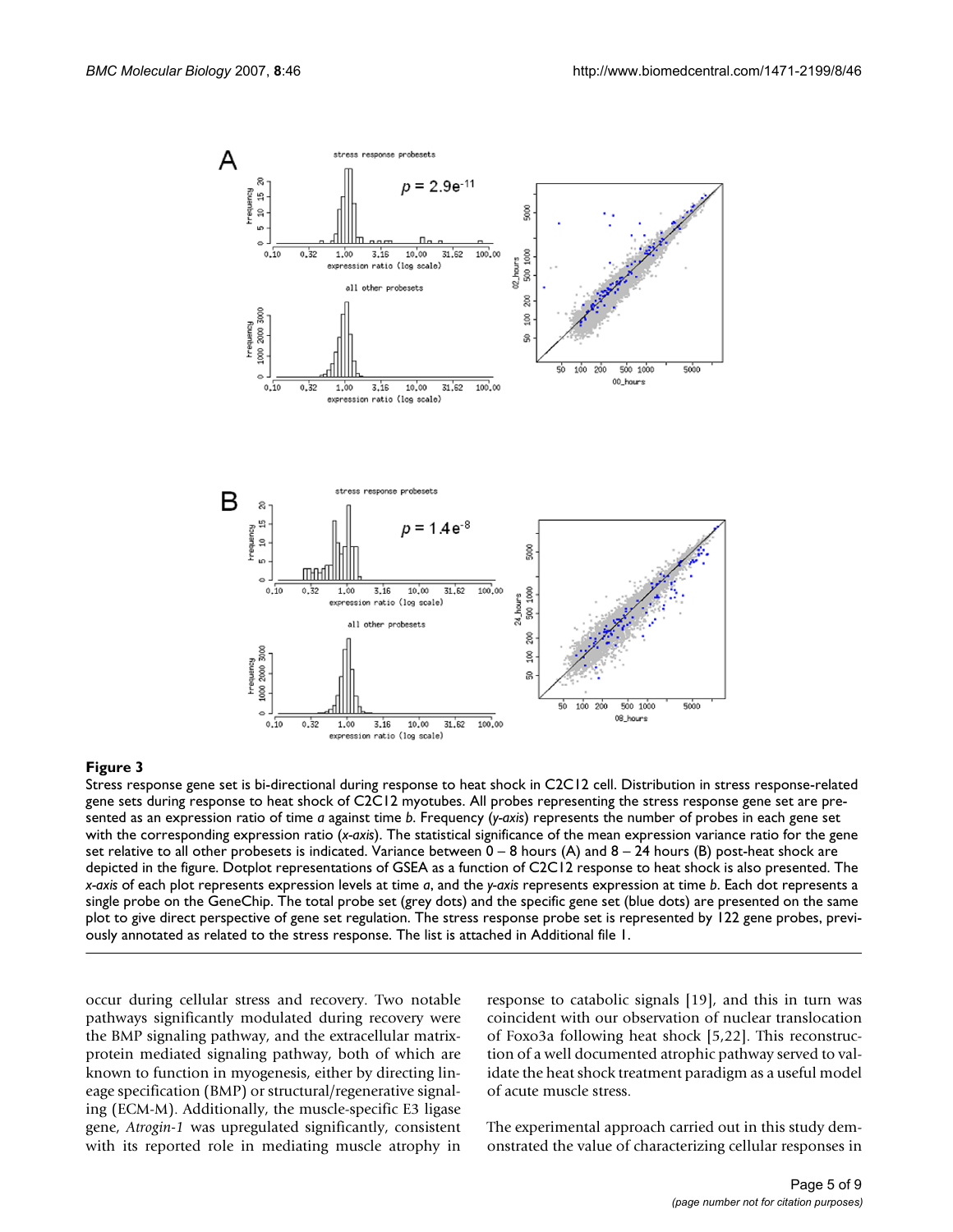

Dynamic regulation of the EMP-M gene set following heat shock. (A-E) Dotplot diagrams represent the temporal shift in mean expression levels of the EMP-M pathway gene set, relative to the 0 hour time point. (F), an overview of the dynamic pattern of mean expression levels of the EMP-M pathway gene set. Shifts to the right or left of the vertical center line represent statistical significance of directed shift (*q* value), rather than the mean expression level *per se*. The list of genes/probes that constitute the EMP-M pathway gene set can be found in Additional file 1.

a temporal fashion, as transcriptional regulation was commonly found to be non-static between contiguous time points within the first 24 hours of treatment, and often presented transient regulation that required a time-course dimension to clarify.

A notable trend that emerged from the data was an apparent increase in protein turnover apparatus-related gene sets. The most significantly upregulated gene sets included those for both transcriptional activity, translational activity and protein modification, as well as the proteolysis and proteosome pathways. This suggests that a primary response of skeletal myotubes to heat shock treatment is to renew the protein complement of the cell, presumably as a defense mechanism against proteomic damage, and potential aberrant consequences in the function or integrity of the cell. The data also show that much of this response is transient, and appears to normalize within 24 hours of the acute insult at the transcriptional level.

In summary, the data presented in this report demonstrate a dynamic resolution of gene expression in response to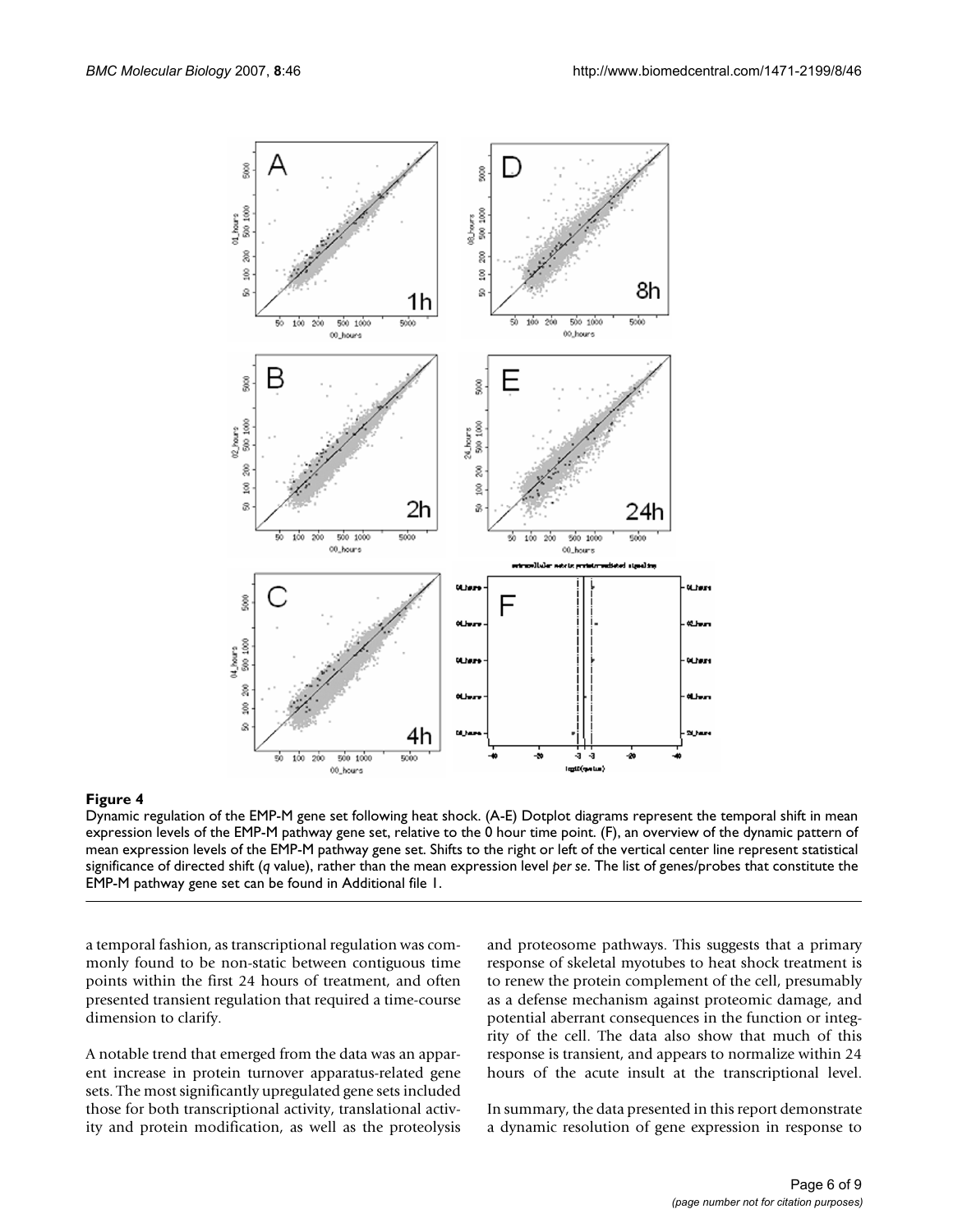

Dynamic regulation of the BMP gene set following heat shock. (A-E) Dotplot diagrams represent the temporal shift in mean expression levels of the BMP pathway gene set, relative to the 0 hour time point. (F), an overview of the dynamic pattern of mean expression levels of the BMP pathway gene set. Shifts to the right or left of the vertical center line represent statistical significance of directed shift (*q* value), rather than the mean expression level *per se*. The list of genes/probes that constitute the BMP pathway gene set can be found in Additional file 1.

acute stress that implicates waves of pathway activity in the cell's metabolic recovery. Further validation of these data are required, however, in order to demonstrate clearly the practical nature of these pathways as part of the functional stress response profile.

#### **Methods**

#### *Cell culture and treatment*

C2C12 mouse skeletal myoblasts were cultured in DMEM high glucose with 10% FBS and 1% penicillin/streptomycin (Gibco), and maintained at  $37^{\circ}$ C and  $5\%$  CO<sub>2</sub>. Cells were grown to confluence and then differentiated for seven days in media containing 3% fetal bovine serum.

Cells were heat shocked at 47°C for 30 minutes, and returned to the incubator at 37°C. After heat shock, cells were harvested at 1, 2, 4, 8, and 24 hours and processed to isolate the RNA using the RNeasy kit (Qiagen). Myotubes were isolated for expression profiling by serially exposing the culture to increasing concentrations of trypsin. This allowed for the multinucleated myotubes to become detached from the plate, while the mononucleate myoblasts remained adherent. This process ensured that we were profiling differentiated skeletal myotubes only, without contamination of myoblasts. 20 μg RNA per sample was microarrayed using the Mouse Affymetrix MOE430 Plus 2.0 chip. The heat-shock treatment conditions were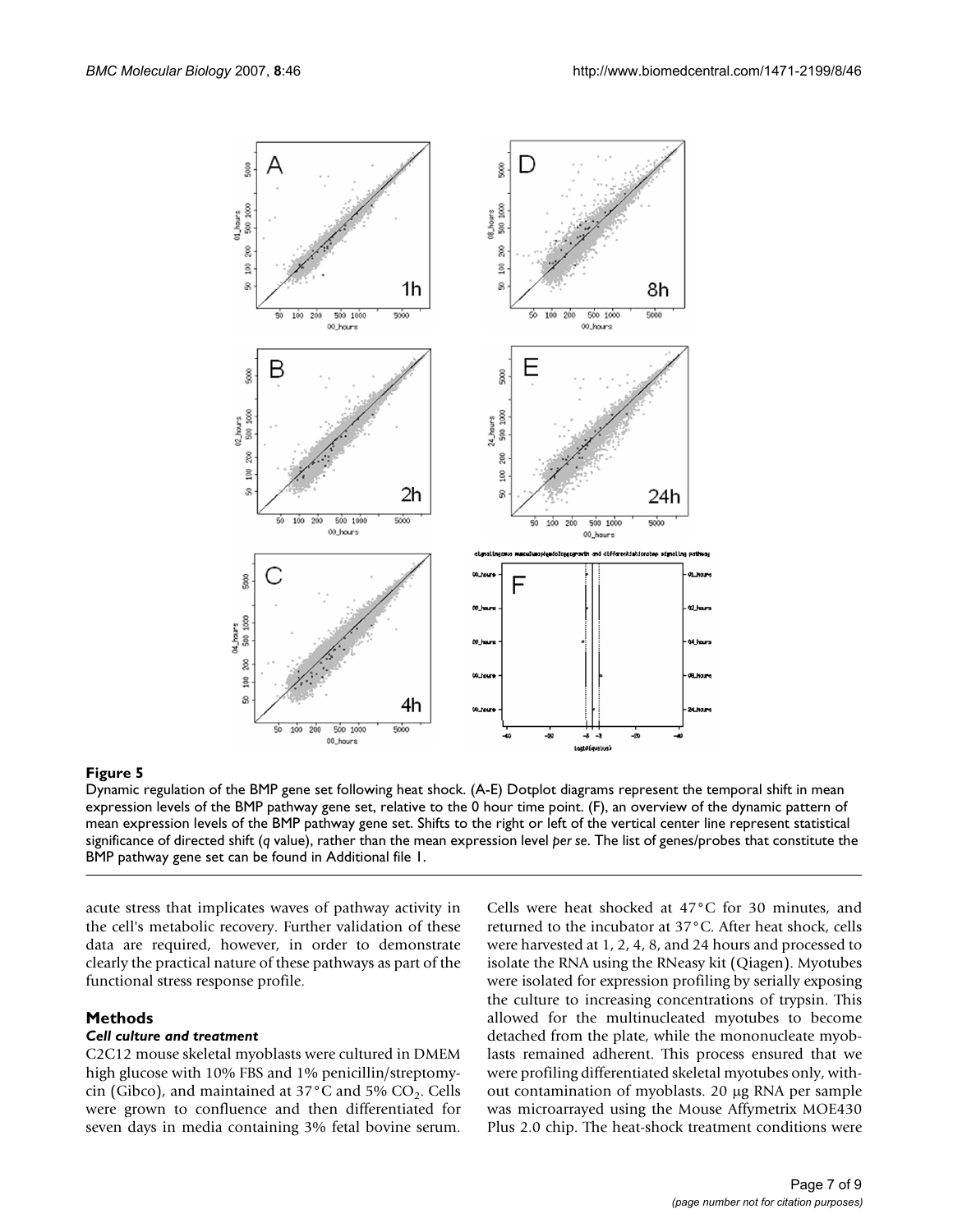

Dynamic response of the protein biosynthesis pathway following heat shock. (A) Overview depiction of the dynamic response of the protein biosynthesis pathway gene set following heat shock over 24 hours. Data is represented as for Figure 5. (B) Dotplot diagram showing the upregulation in expression of the same gene set after 1 hour post-heat shock.

determined not to be cytotoxic, as continued culture in normal growth conditions was sufficient for full recovery of the cells (data not shown).

#### *Bioinformatics*

Raw intensity files were imported into GeneSpring® v.6.2 (Silicon Genetics, US) and filtered such that genes with a raw expression level of less than 100 were excluded from any future analyses. The resulting gene list was filtered to identify genes with a fold change increase or decrease of 2 or greater. Statistically significant genes were found using one-way ANOVA with time as variable and no multiple testing correction.

**Table 2: Most significantly upregulated gene sets at 8 hours post heat shock**

| <b>Functional Pathway</b>              | No. of<br>probes in set | b-value      | q-value        |
|----------------------------------------|-------------------------|--------------|----------------|
| Protein metabolism and<br>modification | 1794                    | $<$ $1e-31$  | $<$ 1-4 $-$ 31 |
| Protein folding                        | 173                     | $1.1e^{-13}$ | $1.8e^{-11}$   |
| Nuclear transport                      | 87                      | $8.4e^{-8}$  | $7.9e^{-6}$    |
| Pre-mRNA processing                    | 209                     | $4.0e^{-7}$  | $2.1e^{-5}$    |
| Proteolysis                            | 461                     | $1.7e^{-6}$  | $6.2e^{-5}$    |
| mRNA transcription regulation          | 676                     | $9.1e^{-7}$  | $4.2e^{-5}$    |
| Protein complex assembly               | 53                      | $1.2e^{-6}$  | $4.8e^{-5}$    |
| mRNA splicing                          | 156                     | $7.5e^{-6}$  | $2.0e^{-4}$    |
| Proteasome                             | 37                      | $1.3e^{-4}$  | $1.9e^{-3}$    |

An in-house implementation of the Gene Set Enrichment Analysis method [10] was used to analyze microarray data. As input, GSEA requires microarray data from two conditions to be compared (*e.g*. myoblasts vs myotubes). Genes with expression levels below 100 on more than 75% of the Genechips were discarded. Then, the relative expression level under *condition*<sub>1</sub> and *condition*<sub>2</sub> was computed as an expression ratio *ri*

$$
r_i = \frac{\mu_{i,1}}{\mu_{i,2}}
$$

where  $\mu_{i,j}$  is the average expression value for gene *i* under *conditionj* . Genes were then sorted according to their expression ratios. Next, the collection of available gene sets were projected onto the sorted gene list. In essence, this step applies *a priori* biological knowledge to the experimental data to identify functionally related genes that are expressed in a coordinated fashion. Gene sets were processed individually and used to partition the genes into two groups: those gene in a pathway, and all other genes measured on the Genechip. A two-tailed Wilcoxon ranksum test was then calculated to determine if the genes in each gene set were enriched at either the top or bottom of the sorted list. The Wilcoxon p-values were then transformed into false discovery rate q-values [24,25] as a means of multiple hypothesis testing correction.